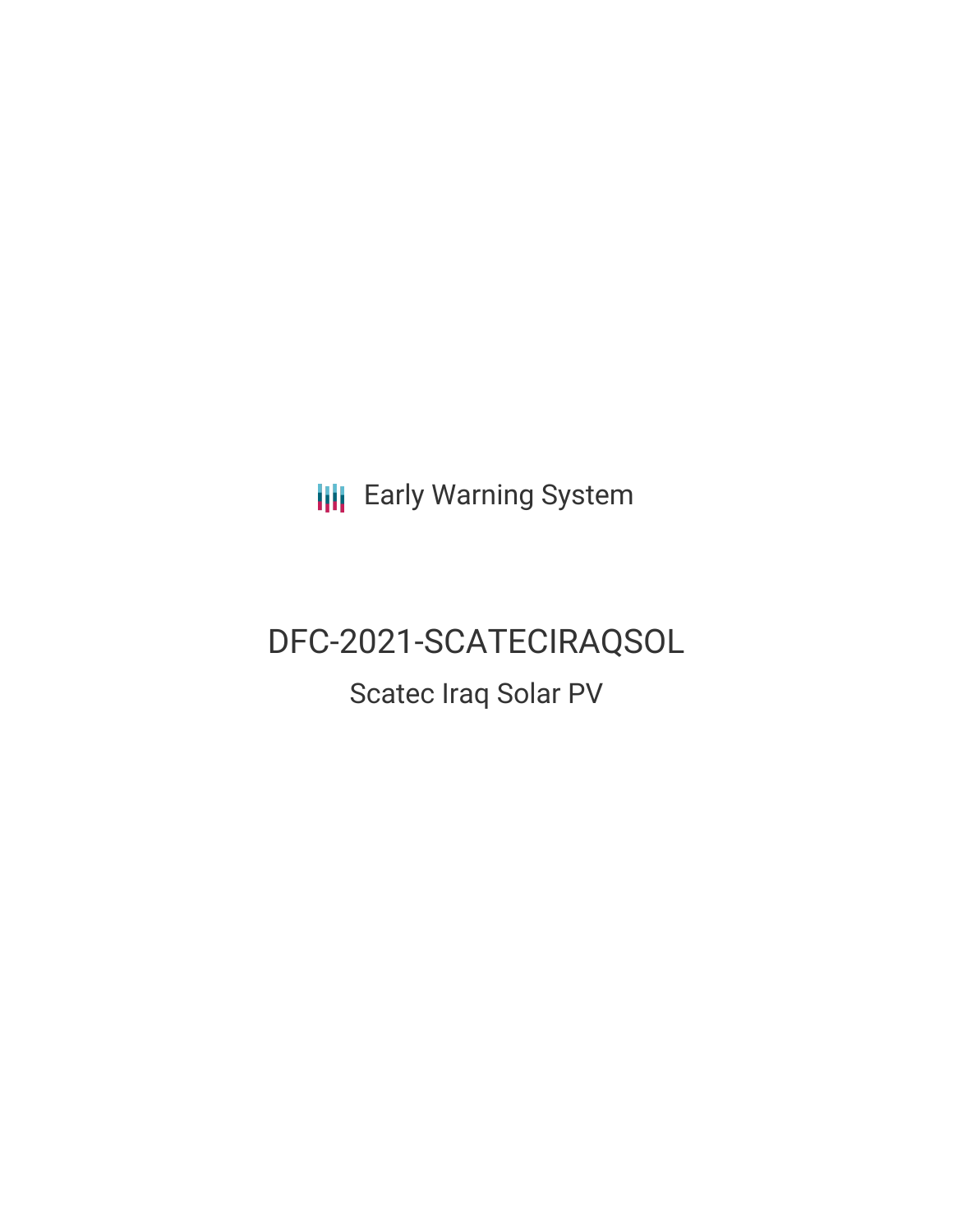

### **Quick Facts**

| <b>Countries</b>               | Iraq                                                   |
|--------------------------------|--------------------------------------------------------|
| <b>Financial Institutions</b>  | US International Development Finance Corporation (DFC) |
| <b>Status</b>                  | Approved                                               |
| <b>Bank Risk Rating</b>        | U                                                      |
| <b>Borrower</b>                | <b>Scatec ASA</b>                                      |
| <b>Sectors</b>                 | Energy, Technical Cooperation                          |
| <b>Investment Type(s)</b>      | Advisory Services, Grant                               |
| <b>Investment Amount (USD)</b> | \$0.98 million                                         |
| <b>Project Cost (USD)</b>      | \$1.96 million                                         |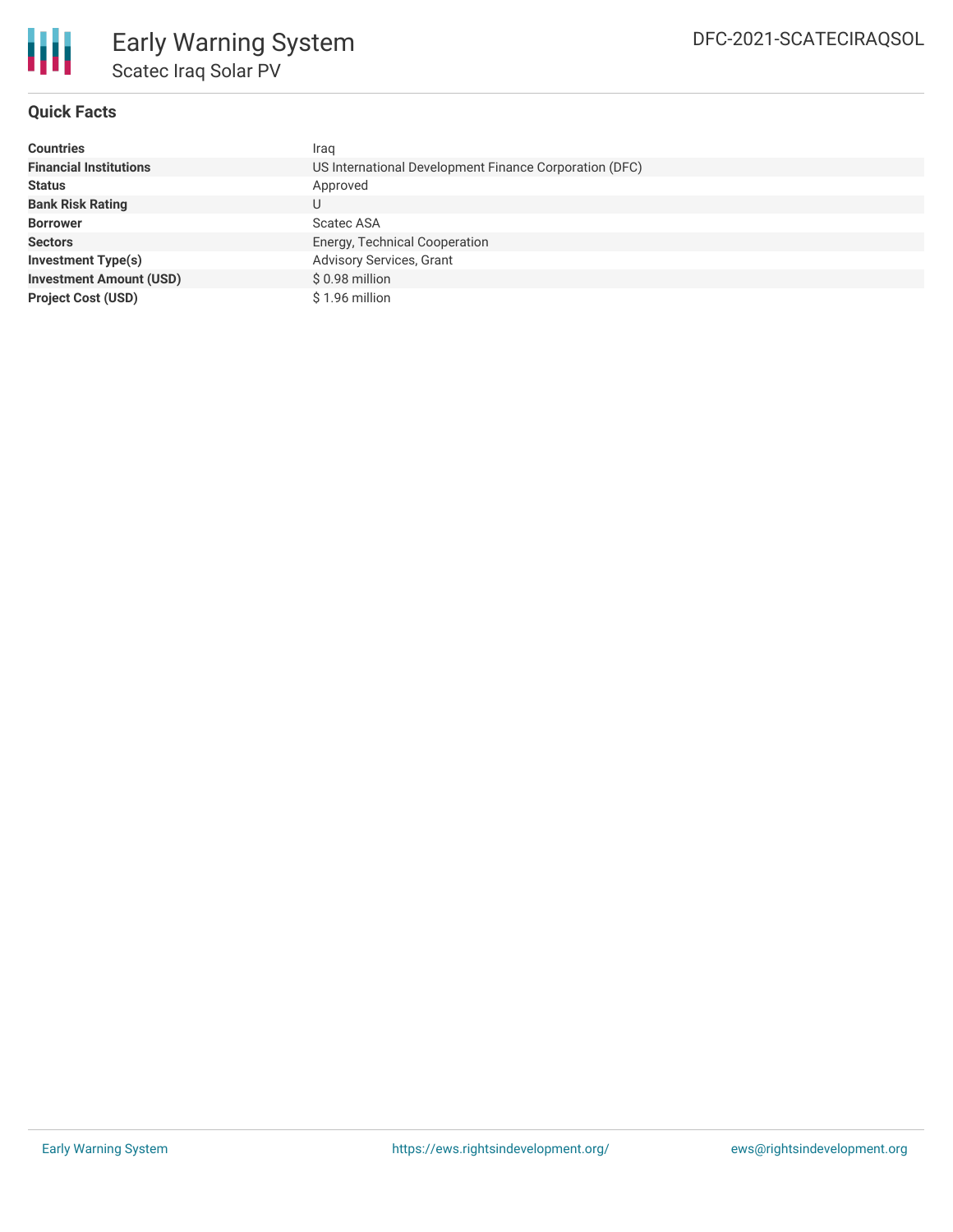

### **Project Description**

According to bank documents, the project is a technical assistance needed to support the development of a 300 MW solar PV plant and a 225 MW solar PV plant located in central Iraq. The technical assistance will consist of performing several project development activities, including an environmental and social impact assessment, risk and security assessment, topographical study, hydrological study, and geotechnical study.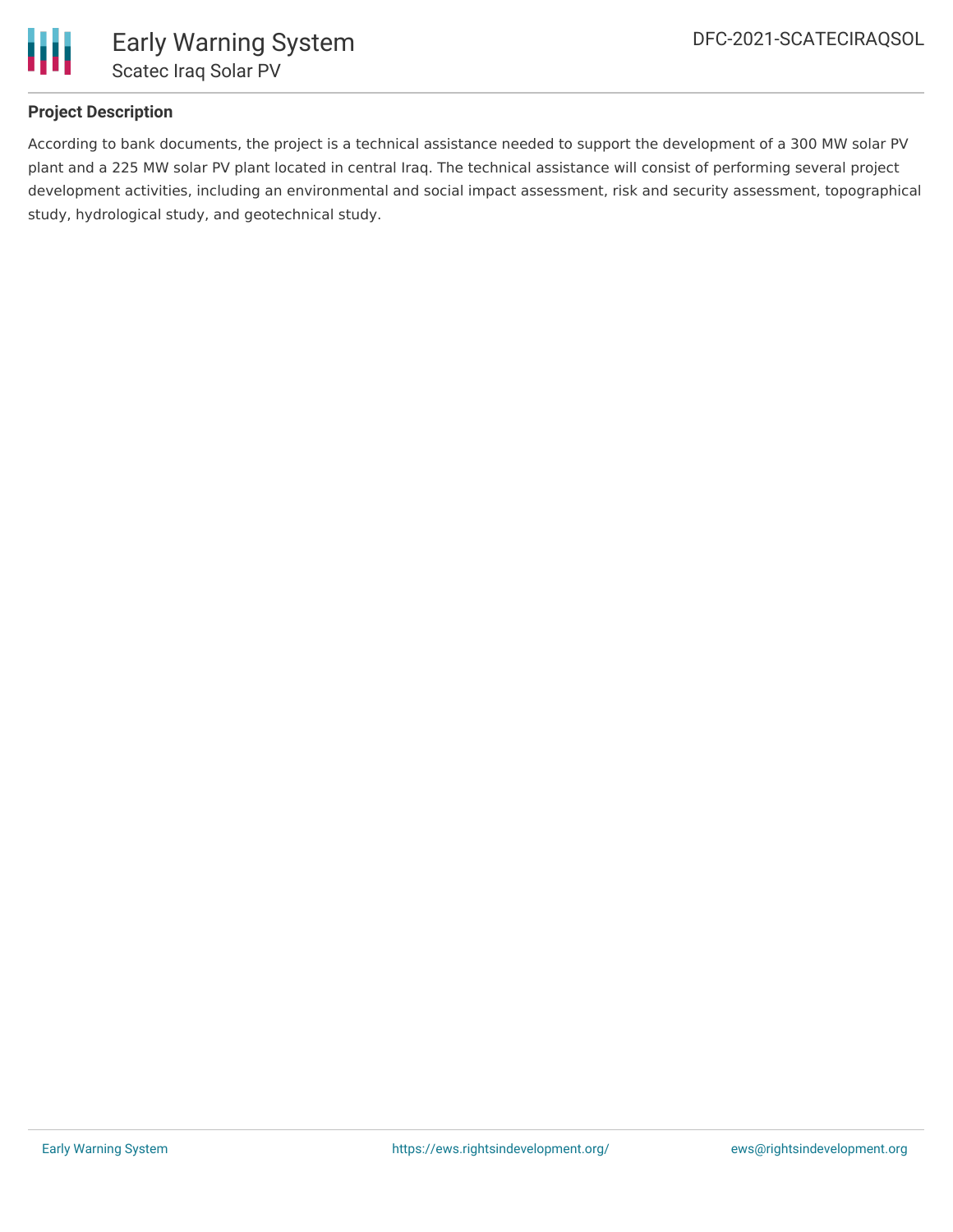

### **Investment Description**

US International Development Finance Corporation (DFC)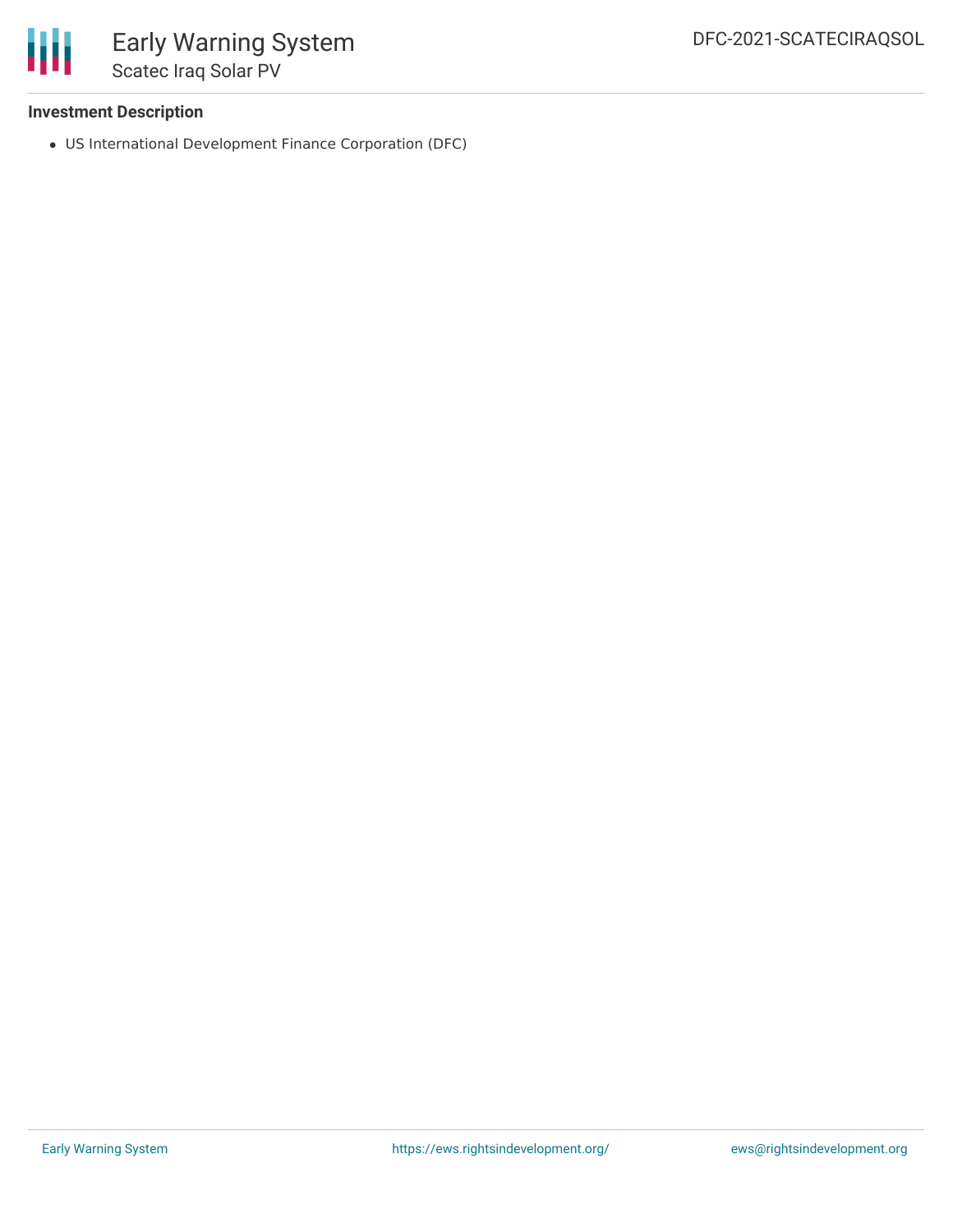



# Early Warning System Scatec Iraq Solar PV

| <b>Private Actor 1</b> | <b>Private Actor</b><br>Role | <b>Private Actor</b><br>1 Sector | <b>Relation</b> | <b>Private Actor 2</b> | <b>Private Actor</b><br>2 Role | <b>Private Actor</b><br>2 Sector |
|------------------------|------------------------------|----------------------------------|-----------------|------------------------|--------------------------------|----------------------------------|
| $\sim$                 | $\sim$                       | $\sim$                           | $\sim$          | Scatec ASA             | Client                         | $\overline{\phantom{a}}$         |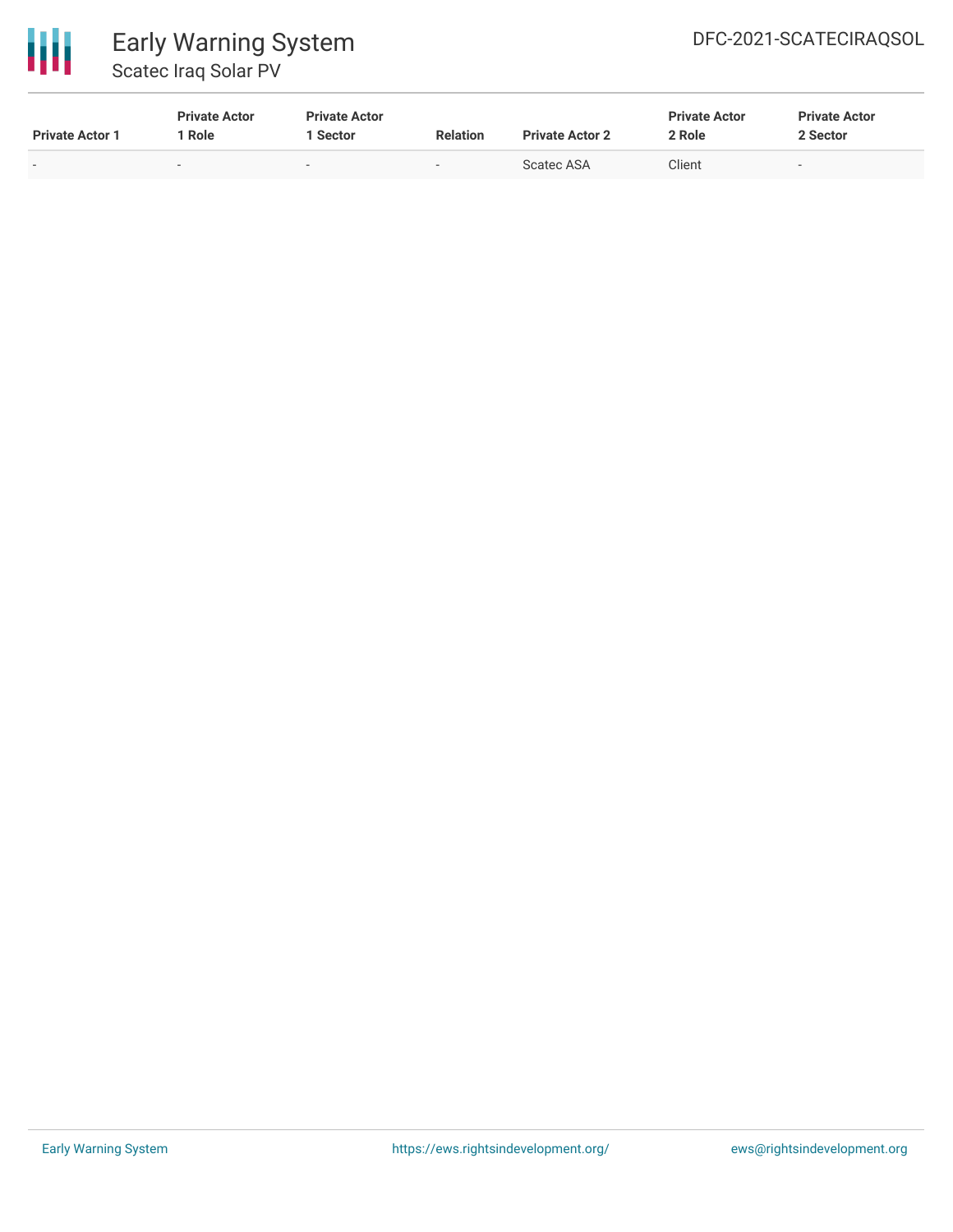### **Contact Information**

\*Contact information not provided at the time of disclosure\*

### **ACCESS TO INFORMATION**

Unlike many other development finance institutions, DFC does not currently have an access to information policy.

Under the United States Freedom of Information Act (FOIA), DFC is obliged to respond to reasonably formulated requests for Agency records. However, DFC may apply exemptions from release to certain types of information and may charge fees in responding to requests. DFC has a designated FOIA officer who is trained in how to respond to requests and implement the law. You can learn more about filing a FOIA request at: <https://www.dfc.gov/foia>

## **ACCOUNTABILITY MECHANISM OF THE UNITED STATES INTERNATIONAL DEVELOPMENT FINANCE CORPORATION (DFC)**

The Office of Accountability is an independent office that addresses complaints about environmental or social issues related to DFC-supported projects. The office provides communities an opportunity to have concerns independently reviewed and addressed. If you submit a complaint to the Office of Accountability, it may assist you by either seeking to address your problems by facilitating a problem solving dialogue between you and those implementing the project and/or investigating whether the DFC complied with its policies to prevent environmental, social, human rights, and labor harms.

You can find more information about the Office of Accountability at: <https://www.dfc.gov/who-we-are/office-accountability>